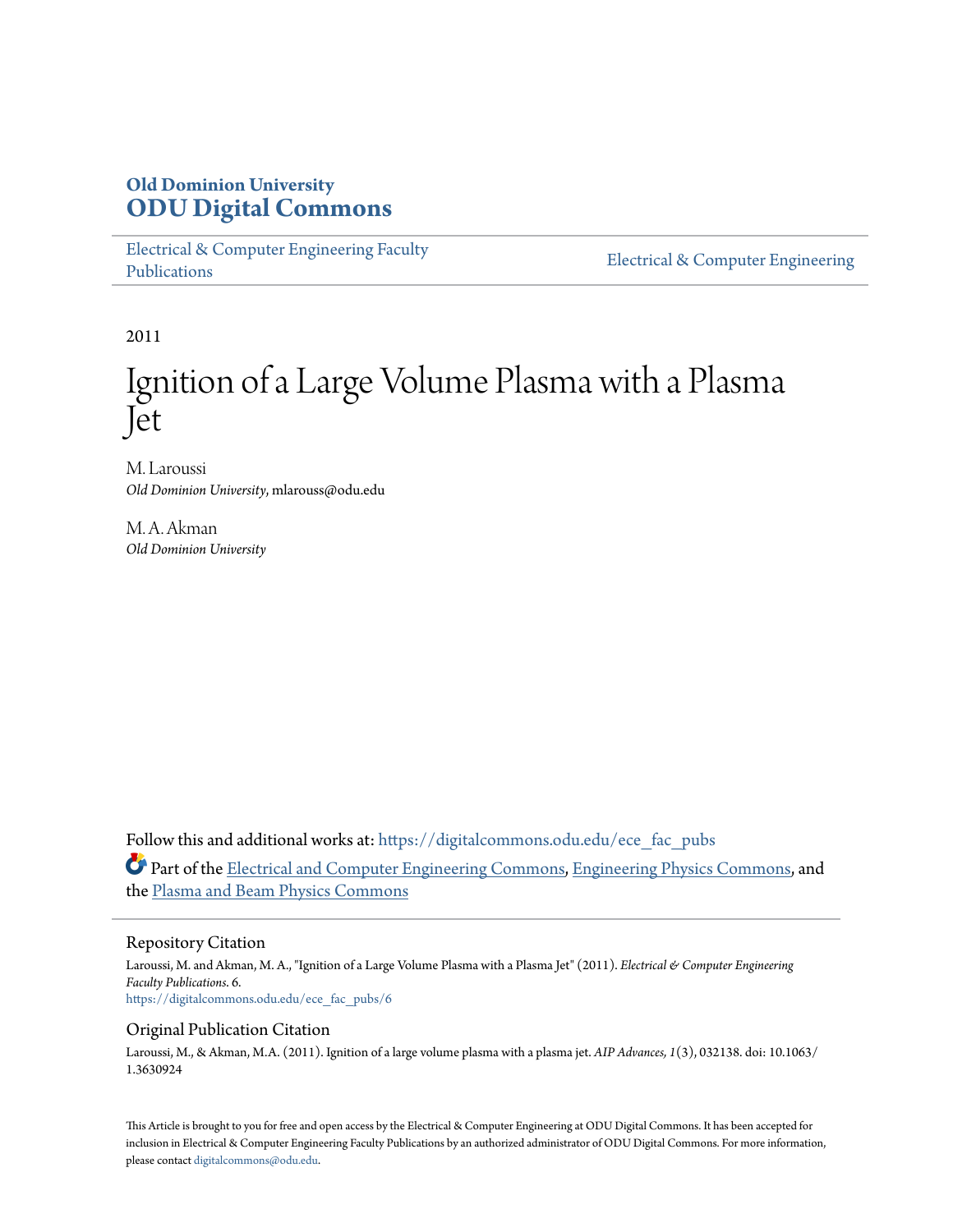



## **Ignition of a large volume plasma with a plasma jet**

[M. Laroussi](http://scitation.aip.org/search?value1=M.+Laroussi&option1=author) and [M. A. Akman](http://scitation.aip.org/search?value1=M.+A.+Akman&option1=author)

Citation: [AIP Advances](http://scitation.aip.org/content/aip/journal/adva?ver=pdfcov) **1**, 032138 (2011); doi: 10.1063/1.3630924 View online: <http://dx.doi.org/10.1063/1.3630924> View Table of Contents: <http://scitation.aip.org/content/aip/journal/adva/1/3?ver=pdfcov> Published by the [AIP Publishing](http://scitation.aip.org/content/aip?ver=pdfcov)

### **Articles you may be interested in**

[Note: Design and investigation of a multichannel plasma-jet triggered gas switch](http://scitation.aip.org/content/aip/journal/rsi/85/7/10.1063/1.4891190?ver=pdfcov) Rev. Sci. Instrum. **85**, 076105 (2014); 10.1063/1.4891190

[A novel low-jitter plasma-jet triggered gas switch operated at a low working coefficient](http://scitation.aip.org/content/aip/journal/rsi/85/2/10.1063/1.4864073?ver=pdfcov) Rev. Sci. Instrum. **85**, 023504 (2014); 10.1063/1.4864073

[Atmospheric-pressure plasma jets: Effect of gas flow, active species, and snake-like bullet propagation](http://scitation.aip.org/content/aip/journal/pop/20/2/10.1063/1.4791652?ver=pdfcov) Phys. Plasmas **20**, 023503 (2013); 10.1063/1.4791652

[Diagnostics for the Plasma Liner Experimenta\)](http://scitation.aip.org/content/aip/journal/rsi/81/10/10.1063/1.3478116?ver=pdfcov) Rev. Sci. Instrum. **81**, 10E115 (2010); 10.1063/1.3478116

[A contoured gap coaxial plasma gun with injected plasma armature](http://scitation.aip.org/content/aip/journal/rsi/80/8/10.1063/1.3202136?ver=pdfcov) Rev. Sci. Instrum. **80**, 083506 (2009); 10.1063/1.3202136



 All article content, except where otherwise noted, is licensed under a Creative Commons Attribution 3.0 Unported license. See: http://creativecommons.org/licenses/by/3.0/ Downloaded to IP: 128.82.252.199 On: Fri, 20 Feb 2015 15:41:11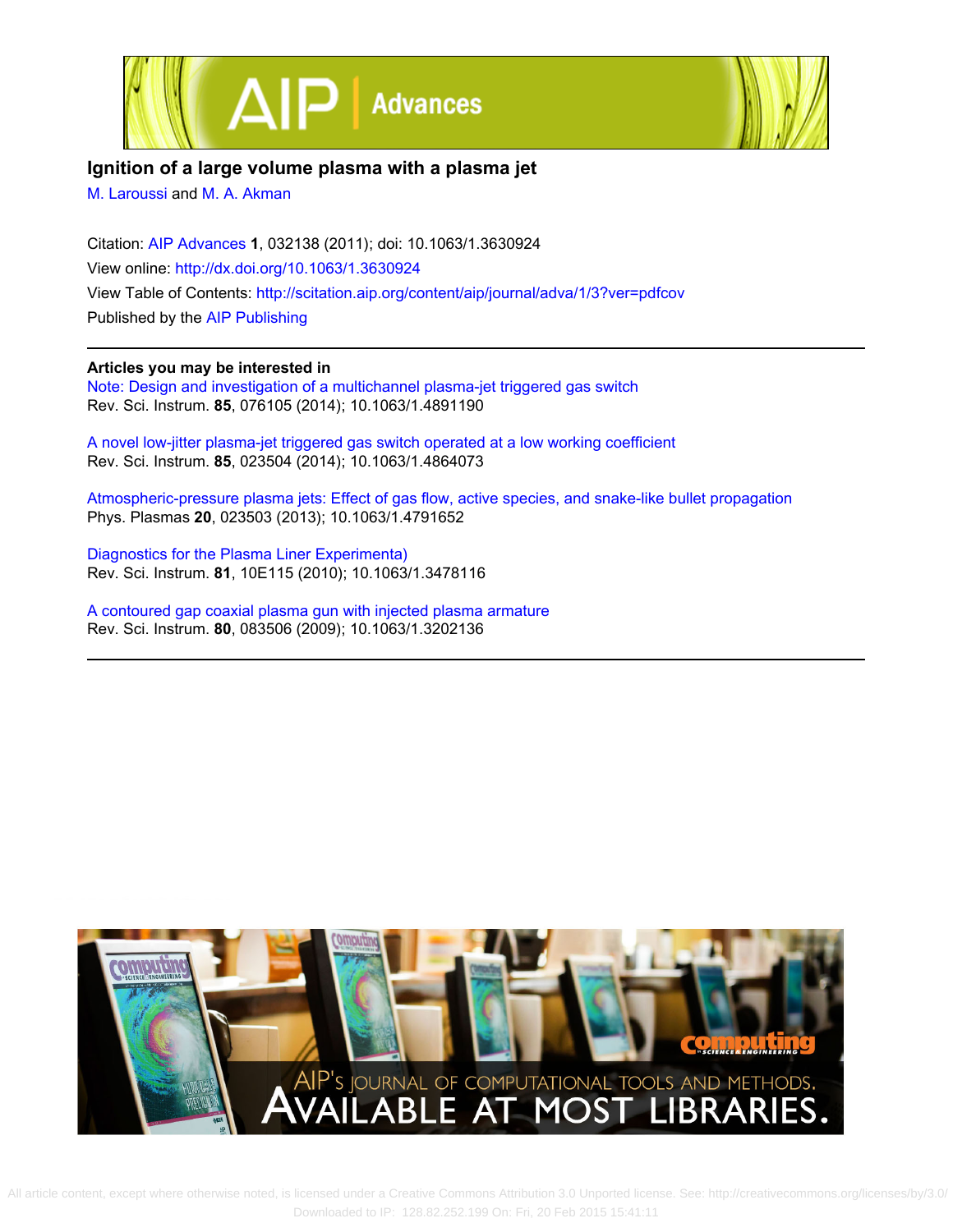## **[Ignition of a large volume plasma with a plasma jet](http://dx.doi.org/10.1063/1.3630924)**

M. Laroussi<sup>a</sup> and M. A. Akman

*Laser and Plasma Engineering Institute, Old Dominion University, Norfolk, VA, USA*

(Received 16 June 2011; accepted 2 August 2011; published online 17 August 2011)

Here we report on a method to generate a long plasma plume and to ignite a large volume plasma by means of the jet. The plasma plume is generated by our tube reactor and then introduced into a chamber where the pressure is controlled. We discovered there are three operating phases: A phase where the plume length remains approximately constant, followed by a second phase where the jet increases in length as the pressure decreases. Then at pressures below 70 Torr a mode transition occurs where the plume length decreases and the plasma expands until the entire chamber is filled. *Copyright 2011 Author(s). This article is distributed under a Creative Commons Attribution 3.0 Unported License*. [doi[:10.1063/1.3630924\]](http://dx.doi.org/10.1063/1.3630924)

In recent years low temperature plasma jets have been the subject of many investigations and been used in various biomedical applications.<sup>[1–13](#page-7-0)</sup> The plumes generated by these plasma jets were found to consist of plasma packets/bullets traveling at high velocity.<sup>2,[3](#page-7-0)</sup> For the case of pulsed devices and when helium is used as the operating gas, two main factors influence the plasma bullet lifetime and therefore the length of the plume. These factors are the helium mole fraction in the gas channel and the width of the applied voltage pulse. It is found that, in general, the helium mole fraction should be more than a critical limit to sustain the plasma bullet propagation.<sup>[9](#page-7-0)</sup> However, the width of the applied high voltage pulse also plays a crucial role. Wider pulses resulted in longer plumes (assuming all other parameters being constant). To date the plumes generated by plasma jets have been emitted in ambient air at atmospheric pressure. This was motivated by the fact that atmospheric conditions were desired for most applications. In this paper, as a departure from this scenario, we investigate the behavior of the plasma plume in a case where the atmosphere in which the plume propagates can be controlled in terms of pressure and contents. Figure [1](#page-3-0) is a schematic illustrating what we embarked on investigating. The device generating the plasma jet, tube reactor, consists of a cylindrical acrylic tube with 3 mm inner diameter and two copper foil electrodes wrapped around the tube (see Figure [2\)](#page-4-0). The electrodes are separated by a distance of 15 mm. Helium as a working gas is fed by a mass flow meter (Bronkhorst High-Tech) with an adjustable flow rate. An 8 kV high voltage pulse,  $2 \mu s$  in width is applied with a 5 kHz repetition rate during all experiments. The acrylic tube which makes the body/housing of the jet source is inserted into one end of the long arm of a cross-shaped large Pyrex chamber. The remaining ports of the Pyrex chamber are used to connect a vacuum pump, a view port (equipped with a fused silica window), and a vacuum gauge. The pressure inside the chamber is controlled by regulating the gas in-flow and evacuation rate.

It was shown in our prior work that the plasma plumes are the foot print of a train of plasma packets/bullets that travel within the helium channel at supersonic speeds.<sup>8,[9](#page-7-0)</sup> The propagation of these bullets was explained with a photoionization model similar to that of cathode directed streamers.<sup>3</sup> In addition, we showed that the bullets travel within the helium channel then quench when the helium mole fraction falls below a certain value, as it mixes with  $\sin^9$  $\sin^9$  Therefore, controlling the helium flow (for example laminar versus turbulent) affects directly the plume stability and length. In the following experiments, the plume/jet is injected into a chamber where the background pressure can be controlled. Thus, by lowering the pressure, less air molecules will be interacting with the helium



a Author to whom correspondence should be sent: [mlarouss@odu.edu](mailto: mlarouss@odu.edu)

<sup>2158-3226/2011/1(3)/032138/6</sup> **1**, 032138-1 -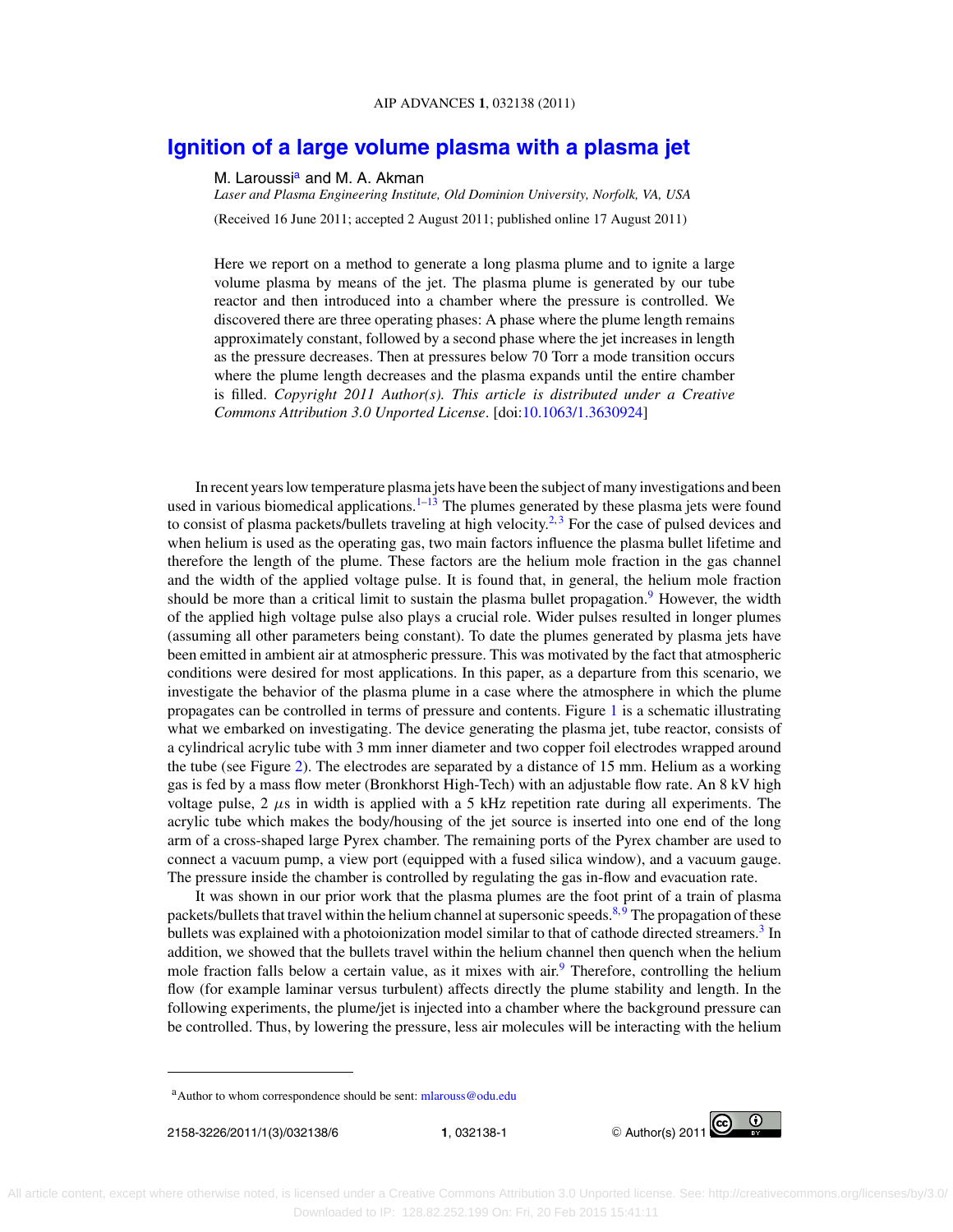<span id="page-3-0"></span>

FIG. 1. Experimental setup, showing how a plasma jet is introduced into a secondary Pyrex chamber where pressure can be controlled. The length of one arm of the cross-shaped chamber is 45 cm while that of the second arm is 40 cm.

flow and a longer helium channel can be achieved. However, we discovered that the behavior of the plume is much more complicated as the pressure changes. In fact, from atmospheric pressure to about 200 Torr, the plume increases relatively slightly in length. Below a pressure of 200 Torr and down to 70 Torr, we observed a rapid increase in the length of the plasma plume. However, below 70 Torr, the length of the plume starts decreasing rather quickly while at the same time the plasma starts expanding in all directions, starting at the tip of the acrylic tube inside the chamber. Figure [3,](#page-5-0) a plot of plume length versus pressure, illustrates the above observations. Figure [4,](#page-5-0) which shows photographs of the plasma plume/jet inside the chamber at 3 different pressures, 760 Torr, 180 Torr, and 75 Torr, illustrates well the dramatic increase of the plume length for pressures below 200 Torr but above 70 Torr (the photo of the plume at 760 Torr is used a reference). The plasma plume/jet length reaches up to 25 cm at a pressure of 75 Torr. This is due to the fact that the ratio of helium mole fraction to that of air stays above the quenching threshold for longer distances.

Figure [5](#page-6-0) shows the discharge current at the three indicated pressures in the chamber along with the applied high voltage pulse. The peak amplitudes of the current increase as the pressure decreases indicating plasmas with higher densities of electrons and ions. Another phenomenon is observed in this figure as current peaks' temporal position shifts for both the primary and secondary discharges. Primary and secondary discharges are characteristics of pulsed plasma sources of the dielectric barrier type.<sup>[14](#page-7-0)</sup> The primary discharge ignites at the rising edge of the voltage pulse and the secondary discharge occurs at the falling edge.<sup>[14,](#page-7-0) [15](#page-7-0)</sup> Figure [5](#page-6-0) shows that the primary and secondary discharges take place earlier with decreased pressure. One possible explanation for this can be attributed to the fact that breakdown voltage of the working gas (helium in this case) decreases with reduced pressure (decreasing pd from about 1000 Torr-cm to about 100 Torr-cm), in accordance with Paschen's Law. Due to the reduced breakdown strength of the gas and an applied pulse with a finite rise time (∼30ns), electrical breakdown can happen earlier at lower electric fields.

When the pressure in the chamber is lowered below 70 Torr, instead of seeing an additional lengthening of the plume, a dramatic decrease in the length takes place. At the same time, starting at the tip of the acrylic tube, plasma starts to expand in all directions inside the chamber, especially when the pressure reaches the 20-25 Torr range. Figure [6](#page-6-0) is a photograph illustrating the above visual observations. The image in Figure [6,](#page-6-0) which was taken at a pressure of 18 Torr, shows clearly a shorter plume (as compared to the 75 Torr case) while a diffuse plasma is expanding from the tip of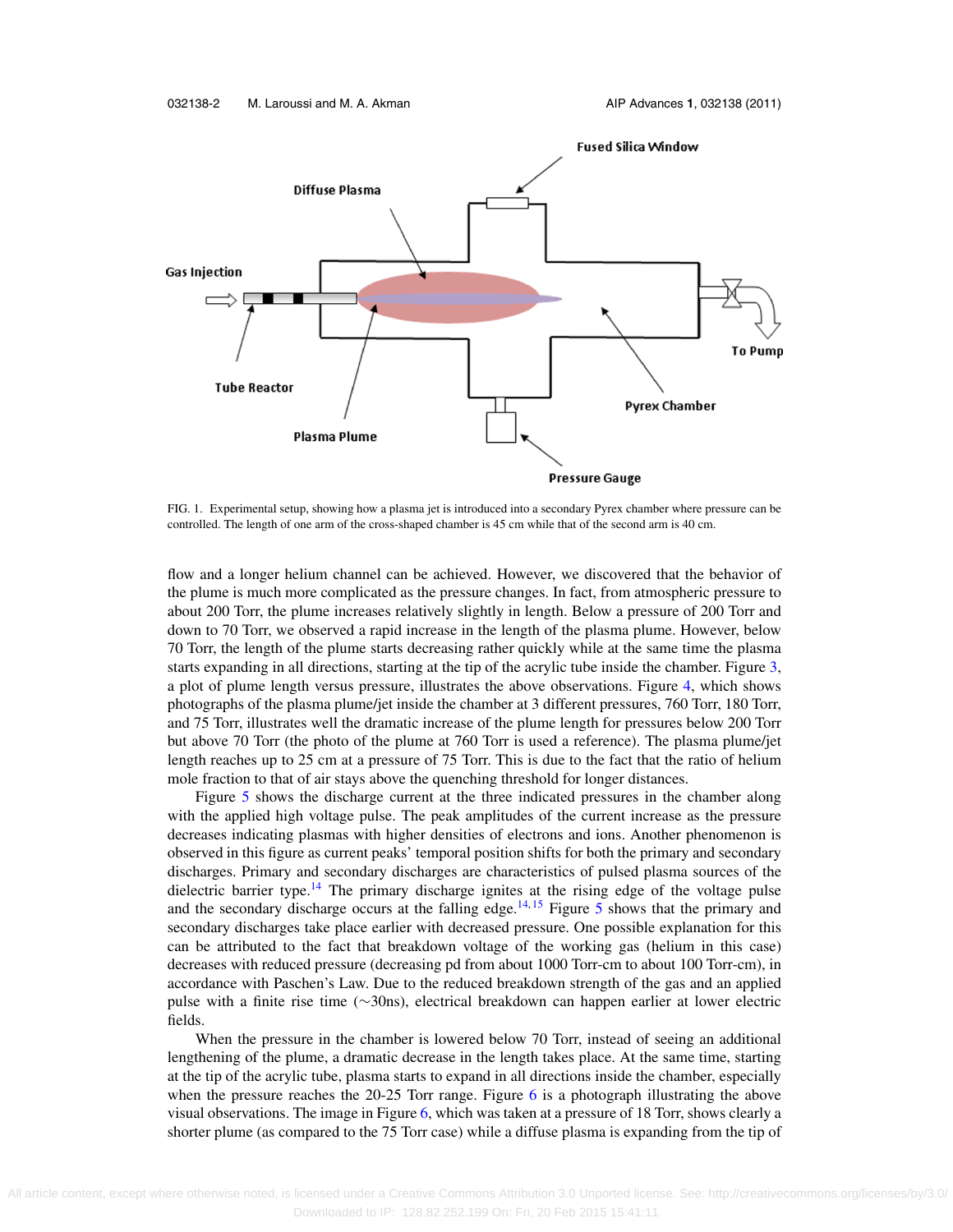<span id="page-4-0"></span>

FIG. 2. Schematic of the jet source/generator, the tube reactor.

the acrylic tube. Figure  $7(a)$  and  $7(b)$  are images taken with an intensified CCD camera (DiCam-Pro ICCD) that show the early onset of this transition. These images are 3 ns snapshots taken at 1.34  $\mu$ s and 2.2  $\mu$ s following the applied pulse showing the plasma spreading from the tip of the acrylic tube to the rest of the Pyrex chamber as the plume length decreases. Further lowering the pressure to 10 Torr leads to half the volume of the chamber filling with plasma while at pressures around 2 – 3 Torr plasma fills almost  $\frac{3}{4}$  of the chamber. Below 2 Torr the entire volume of the chamber fills up with uniform and diffuse plasma. Figure [8](#page-7-0) is a long exposure picture showing this uniform plasma that has filled almost the entirety of the chamber.

The sudden shortening of the plume, immediately followed by the ignition of a large volume uniform plasma is an intriguing new observation and constitutes an interesting transition mode (from jet to large volume diffuse plasma) that beckons further detailed investigations which can lead to various interesting applications. The photoionization model proposed by Lu & Laroussi<sup>3</sup> predicts that the plasma would extend in all directions under low pressure conditions. This is what eventually happens, but it only becomes visually apparent when the pressure is below about 75 Torr. At pressures between 760 and 75 Torr, according to the images of the plasma jet, a more or less distinct helium channel exists (less as the pressure approaches 75 Torr) and the plasma jet remains mainly confined in the helium gas channel. When the jet length decreases an expansion of plasma is observed at the tip of the acrylic tube inside the chamber. This observation suggests that with the increased percentage of helium in the chamber compared to the background air, plasma is no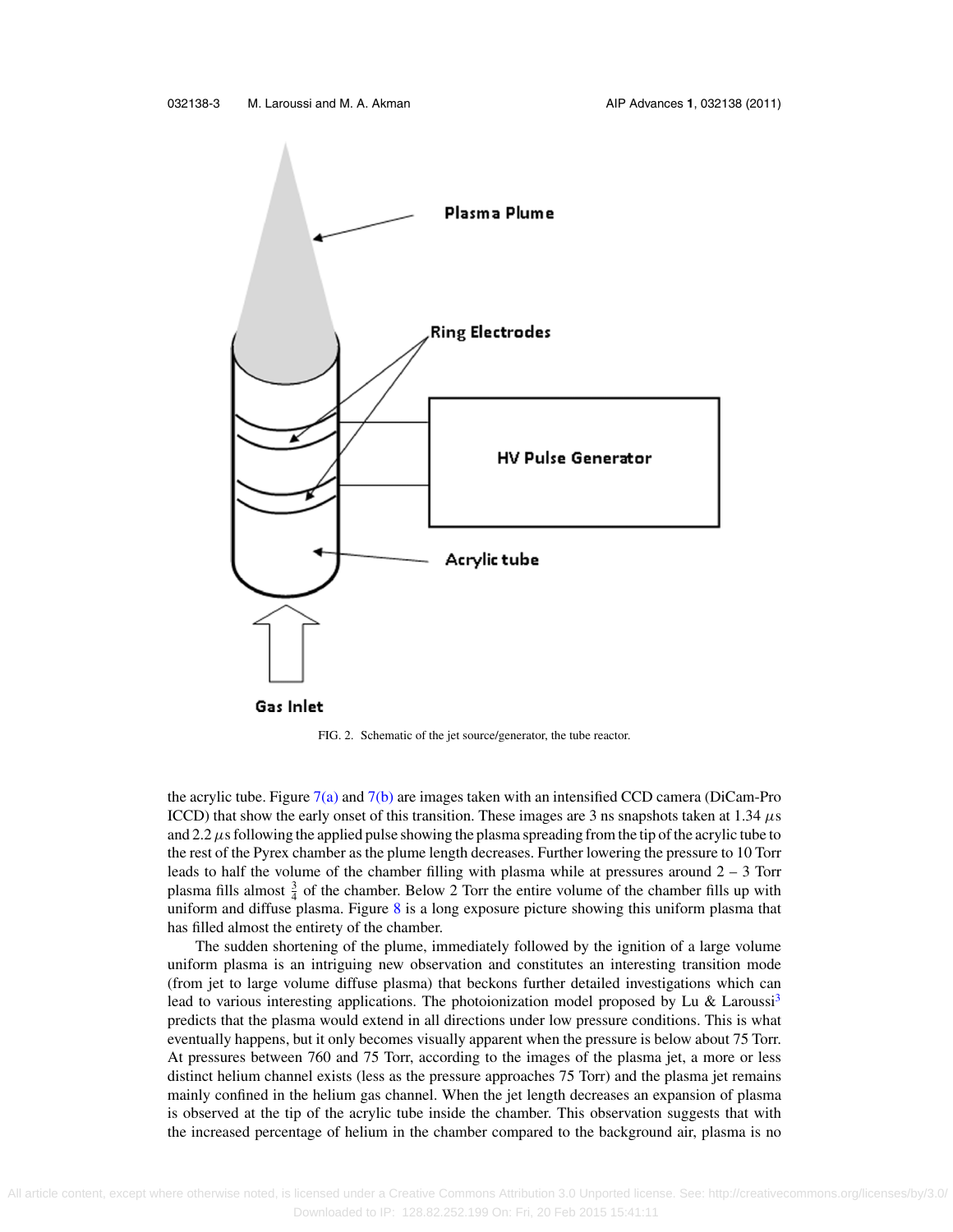<span id="page-5-0"></span>

Jet length vs Pressure

FIG. 3. Plasma plume length versus pressure inside the chamber.



FIG. 4. Plasma plume inside the Pyrex chamber at three pressures: 760, 180, and 75 Torr. The voltage pulse amplitude and width, for this figure and the remaining figures, are 8 kV and 2  $\mu$ s respectively.

longer strictly sustained in a jet phase, but rather in a diffuse fashion. At pressures below 20 Torr this expansion takes over the jet phase as only diffuse plasma is observed. Photons at these pressures are able to ionize the surrounding gas in all directions, leading to a non-jet-like diffuse plasma as illustrated by the images shown in this manuscript. The transition from a jet to a large volume diffuse plasma also causes a variation in the plasma bullet shape as seen in the ICCD images. Under these transitional conditions the plasma bullet takes a "cometary" shape as it expands inside the Pyrex chamber. This is quite different from the previously reported bullet structure that was observed when plasma jets/plumes were launched into room air. $2,3,8$  $2,3,8$  $2,3,8$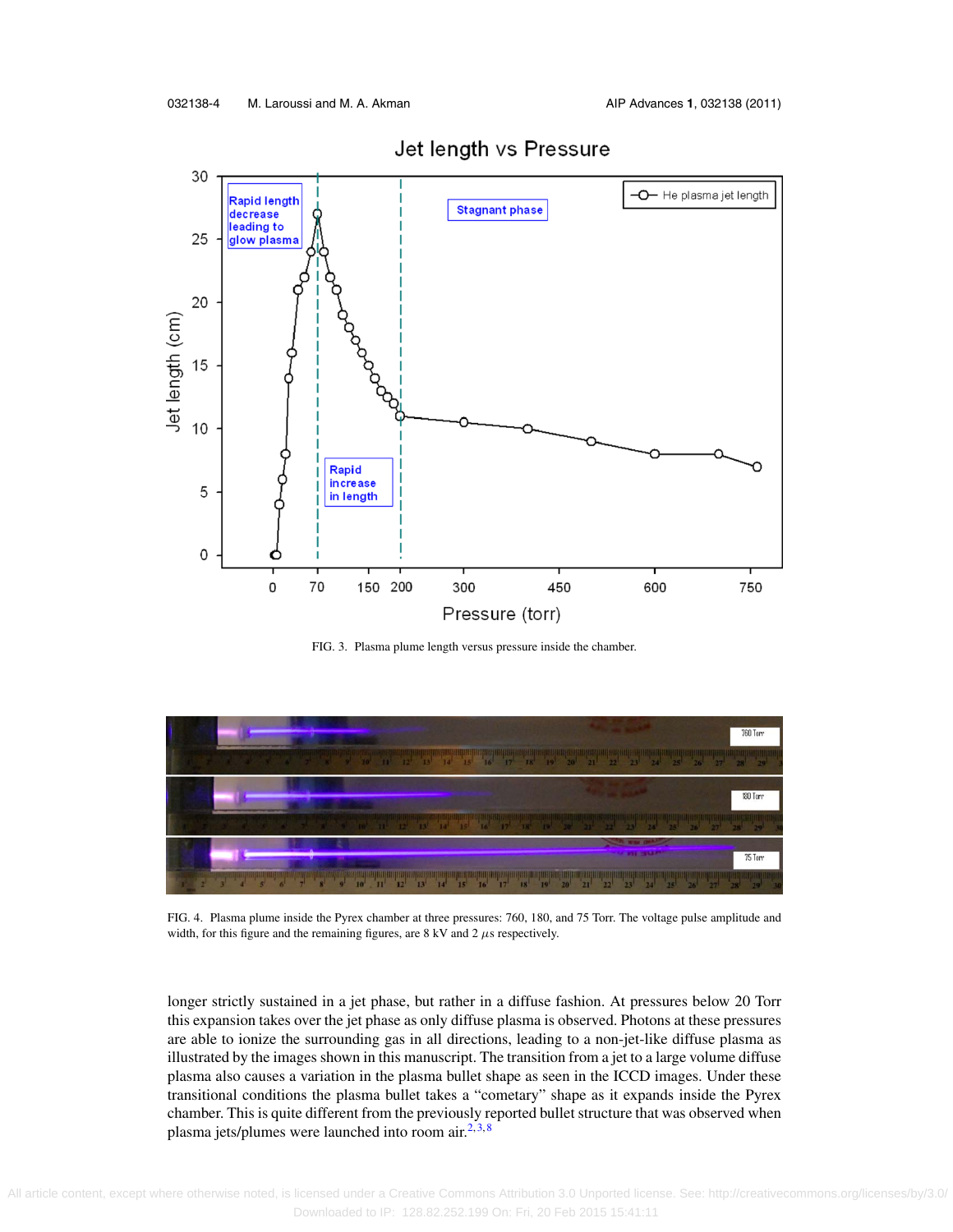<span id="page-6-0"></span>

FIG. 5. Current voltage characteristics under three pressure conditions: 760, 180, and 75 Torr.



FIG. 6. Photograph showing a plume and an expanding diffuse plasma at the tip of the acrylic tube. The pressure is 18 Torr.



FIG. 7. ICCD images of the expanding plasma (a) at 1340 ns; (b) at 2200 ns. The pressure is 10 Torr.